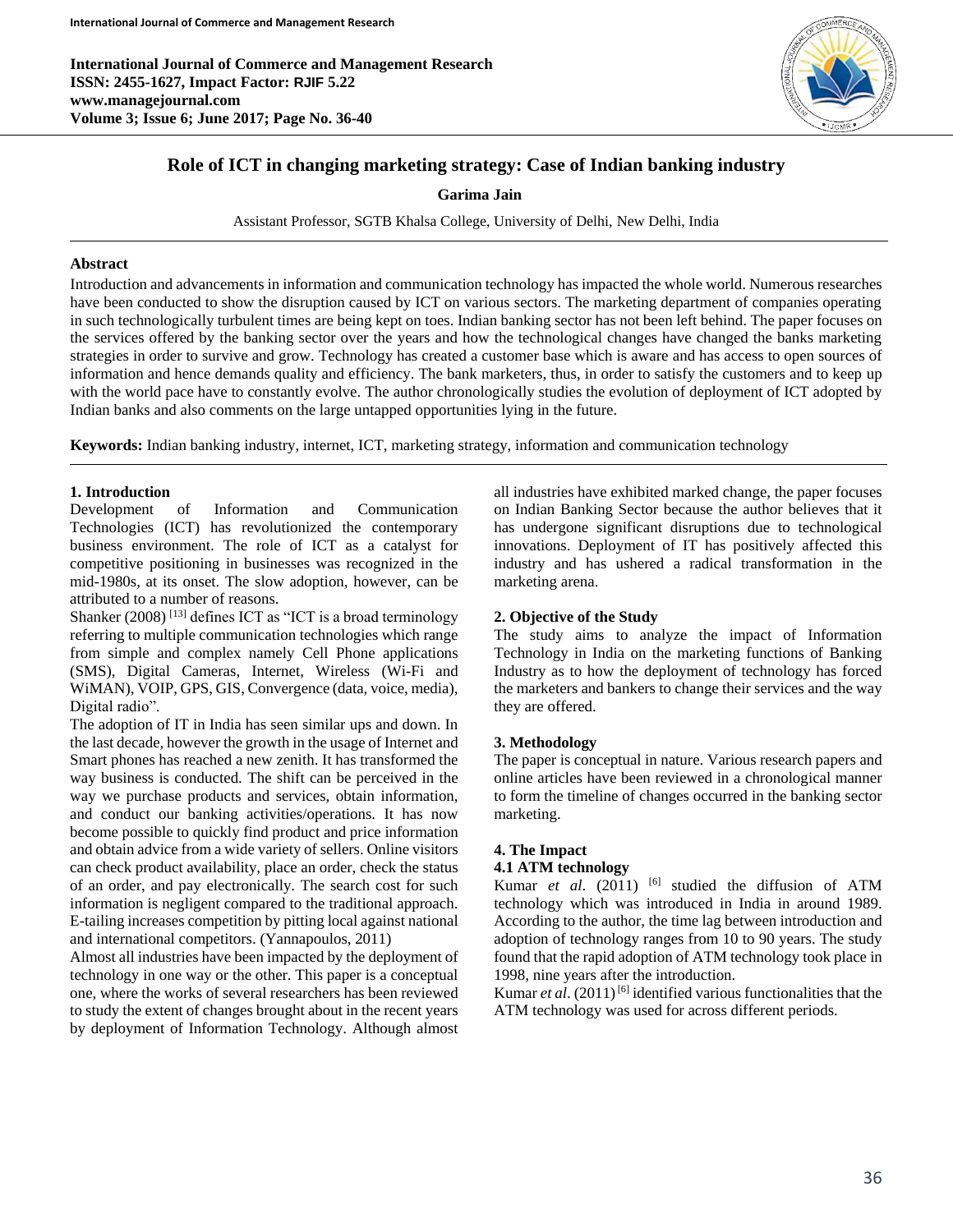| 1988-1994 (the initial period)       | Deposit of cash<br>Withdrawal of cash                                                                      |
|--------------------------------------|------------------------------------------------------------------------------------------------------------|
| 1995-1999 (early developments)       | Mini statement<br>Balance enquiry                                                                          |
| 2000-2001 (first extension)          | Coupon dispensing                                                                                          |
| 2002-2004 (extended functionalities) | Fulfilling requests from customers (e.g. check book)<br>Account transfers<br>Touch screen menus/facilities |
| 2004-2006 (non-banking services)     | Ticket booking – railway and airlines<br><b>Bill payments</b><br>Mobile recharges                          |
| Future                               | Check deposits with scanning<br>Customized ATMs<br>Ubiquitous multifunction ATMs<br><b>Biometric ATMs</b>  |

*Source***:** (Kumar, Malathy, & Ganesh, 2011) [6] , p. 489

**Fig 1:** Uses of ATM Technology

### **4.2 Internet Banking**

Internet Banking was introduced in the Indian banking industry during 1997 by ICICI (the second largest bank in India)(Malhotra & Singh, Determinants of Internet banking adoption by banks in India, 2007). The adoption process remained slow in India, but by the end of 2008 it seemed that Internet banking had gained wide acceptance. It most definitely increased the level of retail banking competition in the sector. In the initial phases, Internet was mostly used for informational purposes. Users required information regarding interest rates, account summary or computing loan eligibility, indicating that the technology was not being utilised to its full potential. With years, the technology gained acceptance and banks began offering transactional services such as online bill payments, transfer of funds and cash management services for corporate. Banks then realised that full deployment of technology can help them achieve higher efficiency, greater control on operations and most importantly cost reduction. Malhotra &

#### Singh (2010)<sup>[8]</sup>

Malhotra & Singh (2010)  $[8]$  conducted a study in 2008 to present the status of Internet banking in India at that time. For the purpose of study the authors identified a list of 30 Internet banking services that banks were offering in 2008. These services were categorized into view-only functions, account control functions, applications for new banking services and more advanced transactions. The study found that new private and foreign banks had the largest ambit of Internet offerings. Public sector offered limited services including online tax payment, online ticket booking and bill payments. IT benefits were still untapped in Indian banking industry but the competition from foreign and new private banks was leading other banks especially the public sector to increase their ambit of usage of IT enabled banking services, since everyone was recognizing the benefits in terms of increased customer base and satisfaction and operational efficiency.

| <b>View Only Functions</b>                   | <b>Account control functions</b>  |
|----------------------------------------------|-----------------------------------|
| Balance enquiry                              | Funds transfer (self-account)     |
| Monthly statement by e-mail                  | Third party funds transfer        |
| Interest rates updates                       | Bills payment                     |
| Foreign exchange rates updates               | Requests/standing instructions    |
| Market watch                                 | Cheque/enquiry status             |
| One view account                             | Receive alerts                    |
| Demonstration of I-banking                   | TDS enquiry                       |
|                                              | Customer correspondence           |
|                                              | Change password and user profile  |
|                                              |                                   |
| <b>Applications for new banking services</b> | <b>More advanced transactions</b> |
| Account opening application                  | Insurance                         |
| Loan applications                            | Demat holdings                    |
| Deposit applications                         | <b>Brokerage</b>                  |
|                                              | Investments                       |
|                                              | Credit card operations/payments   |
|                                              | Trading online                    |
|                                              | Online shopping                   |
|                                              | Charity online                    |

Computed from (Malhotra  $\&$  Singh, 2010, p. 95)<sup>[8]</sup>

#### **4.3 Mobile Banking**

Mobile banking is a service provided by a bank or other financial institution that allows its customers to conduct a range of financial transactions remotely using a mobile device with the software installed, usually called an app, provided by the financial institution for the purpose. From the bank's point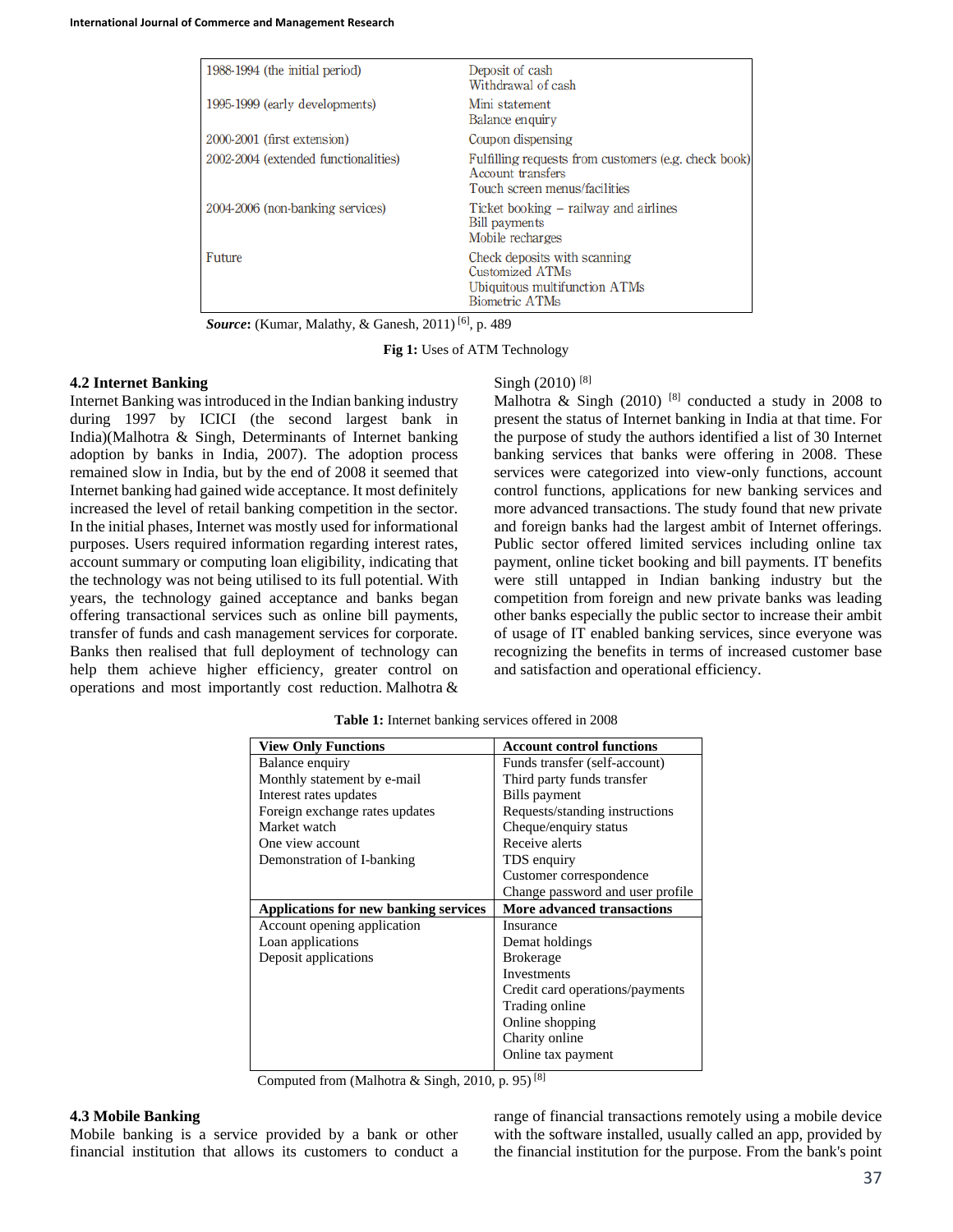of view, mobile banking reduces the cost of handling transactions by reducing the need for customers to visit a bank branch for non-cash withdrawal and deposit transactions. Various banking services can be availed using a mobile device such as money transfers, account checking, receiving communications and service promotions from banks etc. Traditional phone banking services were performed via SMS or mobile web which had limited function. With the advancement in web technologies, the operating system used in the mobile phones allowed the use of special client programs, called apps, downloaded to the mobile device.

Indian banking regulator, Reserve Bank of India developed and issued directives and guidelines for m-banking during 2008. To further protect the m-banking users against fraudulent practices a common-banking platform was created by the National Payments Corporation of India under the guidance of RBI. (Deb & David, 2014)The transaction limit, of ₹ 50,000 per customer per day on mobile banking transactions set in 2009 was lifted in 2011. Banks are now free to set their own transaction limits based on their own risk perception with prior approval from the Board. (Hans, 2012)The other highlights of the guidelines were:

- Only Indian Rupee based domestic services permissible
- Only banks with core banking solutions would be permitted to provide mobile banking services
- Transaction limit was placed with a daily cap of  $\bar{\tau}$  5000/per customer for funds transfer (Namburi, 2011)which was doubled to ₹ 10,000 in 2011 with a view to facilitating transfers to people without bank accounts(Hans, 2012).

The guarded collaboration between banks and mobile phone operators was expected to boost the mobile payments while contributing to financial inclusion. (Mohan, 2012)

A study was conducted by Deb & David  $(2014)$  <sup>[2]</sup> to examine the factors responsible for customers' adoption of m-banking in India. The findings indicated a positive relationship between attitude towards m-banking and society influence, perceived usefulness, perceived ease of use and communication. Device unsuitability and complexity acted as major barriers in the formation of positive attitude towards banking. The relationship between benevolence, privacy and security on attitude towards m-banking was also found to be negative. The study had practical implications for managers. It suggested that m-banking adoption can be increased by improving the customer's perception of benevolence, privacy and security issues.

## **4.4 Payment Wallets**

2004-2005 was the turnaround period for electronic payments, as the NEFT (National Electronic Funds Transfer) system was introduced. NEFT is a nation-wide payment system facilitating one-to-one funds transfer. (NEFT, n.d.)The Mobile revolution was already in its acceleration mode with over 90% of the over 700 million mobile connections operating on a prepaid platform. The RBI had issued guidelines for the issuance and operation of prepaid cards in April 2009 which was amended in 2010 to permit banks to issue & reload semi-closed PPIs (Prepaid Instruments) through external agents other than business correspondents. On the aspect of co-branding, the RBI has indicated that both banks and non-banks may issue cobranded prepaid cards with corporate and government entities. (Namburi, 2011)Evolution of Mobile Wallets worldwide took place in phases.

## **Phase I: Ideation (Before 2010)**

The idea of mobile wallets wasn't received with much enthusiasm. From a consumer perspective purchase options were limited to a few major retailers and manual operation became a barrier.

## **Phase II: Exploration (2010-12)**

Numerous start-ups and large companies jumped into the market, testing combinations of enabling technology, loading options and product strategies to drive customer adoption. But adoption was still in the stage of infancy.

### **Phase III: Early acceptance (2012 onwards)**

Mobile wallets became popular in Silicon Valley and New York as the competition increased. With the launch of Google wallet, ISIS and PayPal, the m-wallet market seemed to be achieving its much needed attention. Many retailers and merchants launched their own MCX wallet as well. (Amit, 2013)

Since m-wallets were introduced by independent players, they owned majority of the market share. Banks started to realize that if they did not participate in this mobile wallet era, they ran the risk of losing out to these competitors and their role would be reduced to that of a commodity transaction service provider. Banks had an upper hand in the game because of their already established large customer base, their ability to enable multiple payment integration options tied to a wallet and by the opportunity of combining the ocean of customer transaction data typically available to a bank; through collaboration with external organizations in the ecosystem and access to external data sources. Additionally, the trust factor with banks is definitely higher than what a consumer places with the unknown independent companies. (Kumar & Seri, 2014) Banks were required to form strategies on the following fronts:

- Partnership: Banks could go solo in their mobile wallet undertaking or could partner with other mobile wallet ecosystem players such as merchants, mobile network operator, payment processors, payment service providers, handset manufacturers, card issuers, technology service and solution provider, and other value added service providers.
- **Transformation of core system: Core systems had to be** replaced with flexible systems that would support serviceoriented architecture (SOA) and other modern technology platforms since that pave the way for the future.
- Analytics: Use of technology generates large volumes of data. Data analysis is crucial for deriving meaning from it and using it to determine changing consumer behaviour in order to serve them better. An analytics-powered mobile wallet will be a game-changing competitive differentiator for banks. By including purchase history, financial habits and location-based intelligence, banks can provide their customers with compelling and personalized services and offers. (Kumar & Seri, 2014)

### **4.5 Payment Banks**

In September 2013, the Committee on Comprehensive Financial Services for Small Businesses and Low Income Households formed by the RBI and headed by Nachiket Mor, submitted its final report in early 2014. Among its various recommendations, a significant one was the formation of a new category of banks called payments bank. In July 2014, the RBI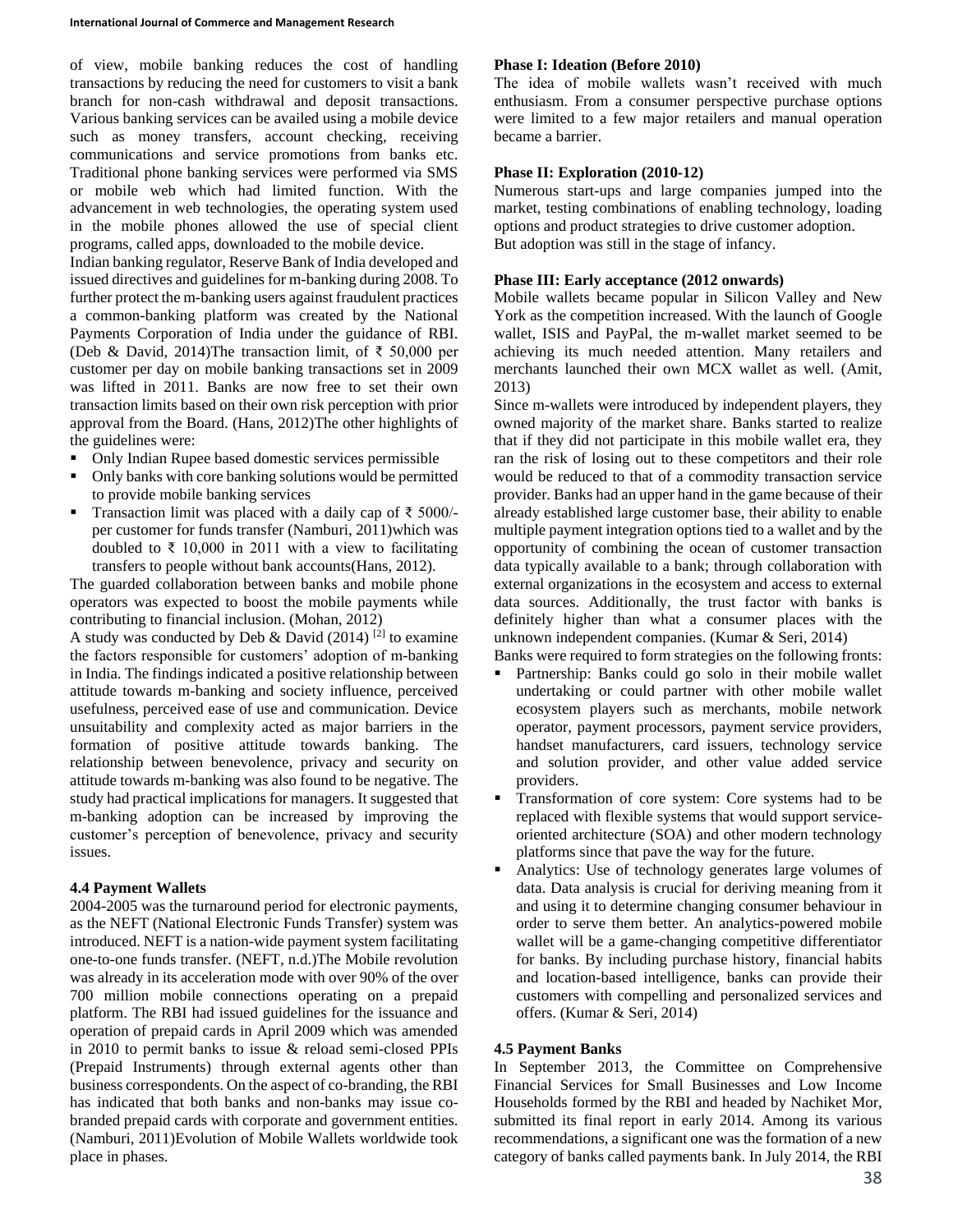released the draft guidelines for payment banks, seeking comments from interested entities and the general public and released the final guidelines for payment banks in November 2014. (Payments bank, n.d.)According to the draft guidelines, the banks would be licensed as payments banks under Section 22 of the Banking Regulation Act, 1949 and would be registered as public limited company under the Companies Act, 2013. 41 firms and individual owners applied for the license and the Reserve Bank of India (RBI) approved inprinciple licenses for 11 applicants on  $19<sup>th</sup>$  of August, 2015 for payment banks. Such banks can accept deposits (of up to Rs 1, 00,000), provide payments and remittances services, and distribute third-party financial products, provide debit cards and Internet banking facilities but are prohibited from issuing credit cards. (Karnik, 2015)

The problem visualised in the foreseeable future is the fact that this might be a bubble in the making. The unrealistic discounts and coupons offered by the independent players to attract and retain their market share might not sustain in the future. These are backed by VC funds, in case of start-ups, in addition to the huge investment flowing in this new lucrative sector. This made the author question the loyalty of the customers. Once the cash burning strategy ends, customers might start looking for alternatives. The businesses might never be able to make the transformation from push to pull strategy. Banks therefore need to differentiate their marketing strategy from the nonbank competitors in such a way as to avoid this future potential trap. (Singh, 2016)

## **4.6 Unified Payment Interface**

The current prevailing system of online/mobile fund transfers requires the receiver to share a lot of personal information with the sender. Moreover, a bank's mobile app does not transact with other bank's apps. Addressing these shortcomings, RBI governor Raghuram Rajan and Infosys co-founder Nandan Nilekani, adviser to the National Payments Corporation of India, launched the much-awaited Unified Payments Interface (UPI) a few days back. (Unified Payments Interface: All you need to know, 2016)This technologically-driven payment solution is expected to revolutionize the retail payments industry.

"UPI is a single interface across all National Payment Corporation Systems (NPCI), allowing customer to instantaneously transfer funds across different banks with the use of single identification and password. Users account link multiple bank accounts to a single mobile application. Money can both be requested and received through the same interface"(Unified Payments Interface: All you need to know, 2016).

Some experts believe that UPI is going to give payment wallets like Paytm and Mobikwik a run for their money challenging their very business model if it received wide acceptance. However to ensure their business is not rendered superfluous by this new platform, they aim to integrate their services with UPI. For instance, Flipkart recently acquired UPI-based payments company Phone Pe sensing the impending turbulence. (Unified Payments Interface: All you need to know, 2016)Bhalla (2016) also foresees the extinction of mobile wallet industry. That said it will be interesting to see how start-ups leverage the power of this platform given this sudden boost of technology

## **5. Conclusion**

Since the introduction of ATMs in late 1980s to a time where funds can be transferred by a touch of screen through BHIM app, Indian banking sector sure has come a long way. In this technologically turbulent market no bank can survive by offering just traditional services. The most important revolution in the banking sector has been in the digital payments area. In India at present, mobile payments form a minuscule part of the overall digital payments industry. However, the contribution from phones and tablets is expected to increase to 30 per cent by 2020. Value and volume of mobile transactions is increasing monthly but number of bank accounts and mobile subscribers is very high. This indicates that banks are yet to fully exploit this channel even for their existing customers. Before India, many countries have experimented with mobile-based remittance services for reaching the unbanked population. The examples include M-Pesa in Kenya, Tigo Cash in Paraguay, Pago Movi in Peru, Nipper in Mexico and Oi in Brazil(Mohan, 2012). Further, given the past trends, remittance in developing countries is expected to grow by 5 per cent. These are clear indications that the mobile wallets market is definitely a lucrative one, with investors ready to pump in money. (Singh, 2016) With people running short on time and high on transactions volume, we can be sure of even more technological advancements happening in the banking sector to make our lives easy.

# **6. References**

- 1. Amit. Mobile wallet analysis: Evolution, Challenges and the Way Ahead. 2013. Retrieved March 29, 2016, from LTP: http://letstalkpayments.com/mobile-wallet-analysisevolution-challenges-way-ahead/
- 2. Deb M, Lomo-David E. An empirical examination of customers' adoption of m-banking in India. Marketing Intelligence & Planning. 2014; 32(4):475-494.
- 3. Hans PP. Fat Mobile Wallets. 2012. Retrieved April 1, 2016, from Business Today: http://www.businesstoday.in/moneytoday/perspective/rbi -mobile-banking-transaction-rs-fifty-thousand-aday/story/21994.html
- 4. Karnik M. Everything you need to know about India's brand new payments banks. 2015. Retrieved April 2, 2016, from Qaurtz India: http://qz.com/483059/everything-youneed-to-know-about-indias-brand-new-payments-banks/
- 5. Kumar A, Seri SP. Banking on the Mobile Wallet. 2014. Retrieved April 1, 2016, from Infosys: https://www.infosys.com/industries/financialservices/white-papers/Documents/banking-mobilewallet.pdf
- 6. Kumar L, Malathy D, Ganesh L. The diffusion of ATM technology in Indian banking. Journal of Economic Studies. 2011; 38(4):483-500.
- 7. Malhotra P, Singh B. Determinants of Internet banking adoption by banks in India. Internet Research. 2007; 17(3):323-339.
- 8. Malhotra P, Singh B. An analysis of Internet banking offerings and its determinants in India. Internet Research. 2010; 20(1):87-106.
- 9. Mohan BK. Evolution of mobile payment. 2012. Retrieved March 29, 2016, from Financial Chronicle: http://www.mydigitalfc.com/banking/evolution-mobilepayment-065#